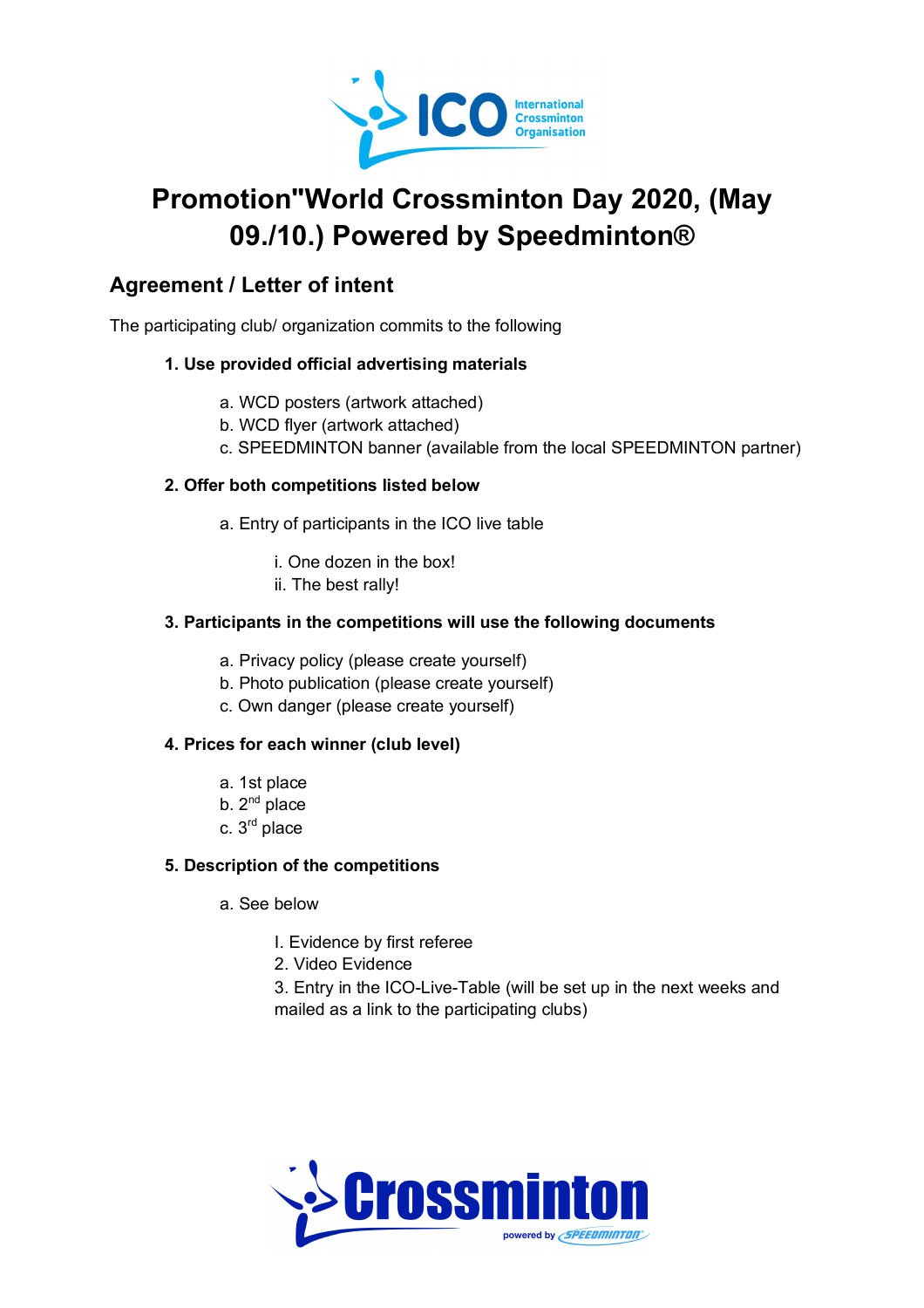

#### **6. Prices - participants**

- a. Best in the club  $=$  annual membership
- b. Best in the country = S600Set from the local SPEEDMINTON partner

c. Best on continent = ICO annual fee for 5 years + Speedminton racket for free choice

d. Best in the world = No registration fee for tournaments for 1 year  $+$ Speedminton voucher of 100  $\epsilon$  in the online shop (D)

## **Competitions**

#### **One dozen in the box! "**

4 paper box targets of 52cmx36cmx29cm (for example METRO-Klappbox-Standard) will be put in each corner of the opposite court, each player hit 3 serves on each of the targets for a total of 12. In the front corners, the box is turned on the side, open to the player.

Each player has 12 Speeders per round.

Several attempts can be made.

Every attempt is recorded via mobile phone video.

The best trial counts and is sent to ICO

a. Evidence: referee and video evidence, save contact details of the player (first name, family name, address, e-mail, mobile phone, age)

#### **The best rally! (Time is limited to 1 min.)**

The players have to play from within the court and play the speeder as often as possible within one minute, the service does no count.

Several attempts can be made.

Every attempt is recorded via mobile phone video.

The best trial counts and is sent to ICO

a. Evidence: referee and video evidence, save contact details of the player (first name, family name, address, e-mail, mobile phone, age)

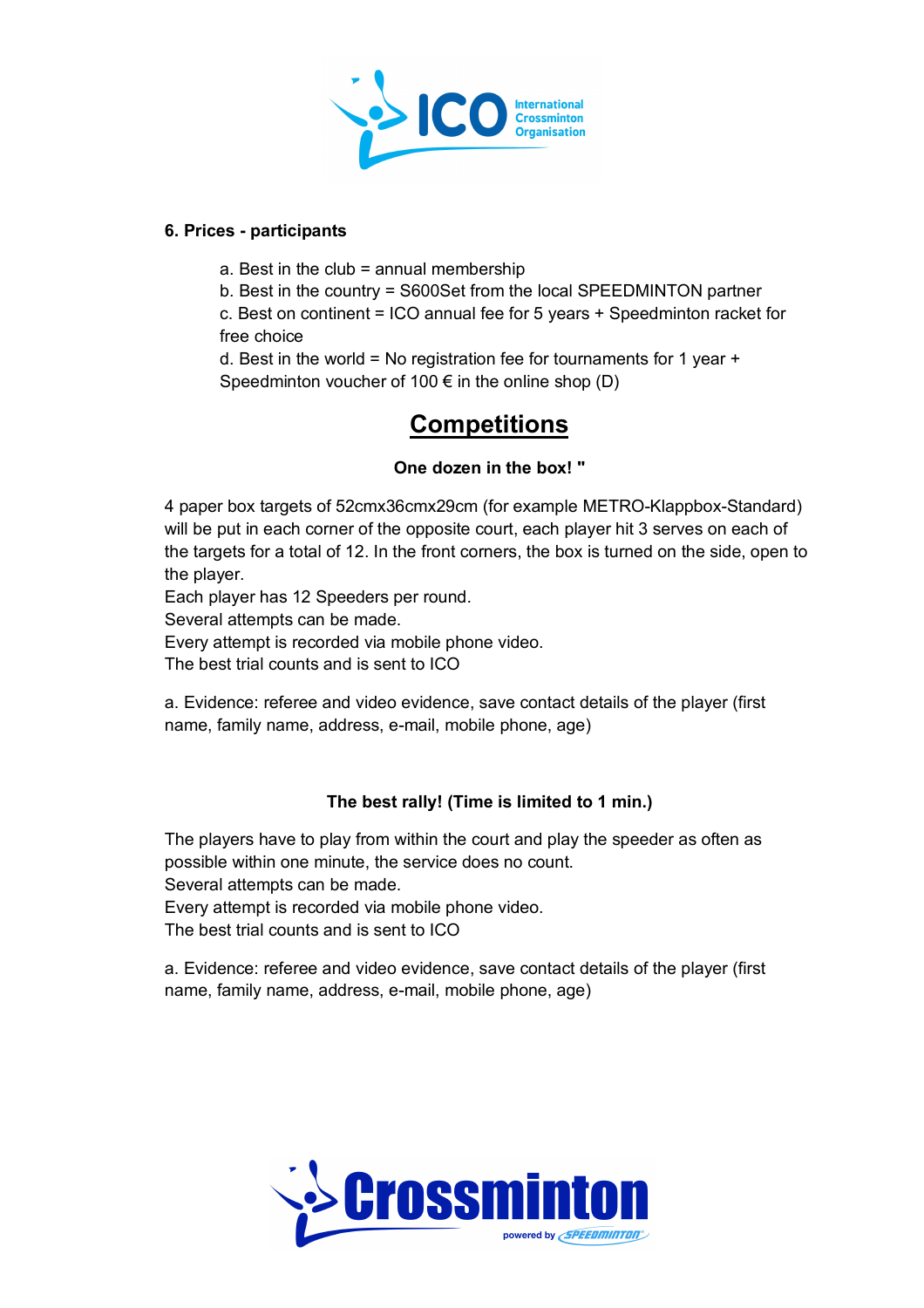

# Aktionstag "World Crossminton Day 2020, (Mai **09./10.) powered by Speedminton®**

### **Vereinbarung / Letter of intent**

Der teilnehmende Verein verpflichtet sich,

#### **1. Vorgegebene Werbung zu verwenden**

- a. WCD-Plakate (Druckvorlage im Anhang)
- b. WCD-Flyer (Druckvorlage im Anhang)
- c. SPEEDMINTON-Banner (erhältlich bei der lokalen SPEEDMINTON-Vertretung)
- **2. Die beiden Wettbewerbe anzubieten**
	- a. Eintragung der Teilnehmer in der ICO-Live-Tabelle
		- i. One dozen in the box!
		- ii. The best rally!

#### **3. Bei Teilnehmern der Wettbewerbe werden folgende Dokumente verwendet**

- a. Datenschutzerklärung (bitte selbst erstellen)
- b. Foto Veröffentlichung (bitte selbst erstellen)
- c. Eigene Gefahr (bitte selbst erstellen)

#### **4. Gewinne für die jeweiligen Sieger (Vereinsebene) zur Verfügung stellen**

- a. Platz 1
- b. Platz 2
- c. Platz 3

#### **5. Beschreibung der Wettbewerbe**

- a. Siehe Unten
	- i. Nachweise durch
		- 1. Schiedsrichter
		- 2. Videobeweis
		- 3. Eintrag in die ICO-Live-Tabelle (wird in den nächsten Wochen aufgebaut und als Link den teilnehmenden Vereinen gemailt)

#### **6. Gewinne – Spieler**

- a. Bester im Verein = Jahresmitgliedschaft im Verein und/oder ?
- b. Bester im Land = S600Set vom SPEEDMINTON-Partner
- c. Bester auf Kontinent = ICO-Jahresgebühr für 5 Jahre + Speedminton-Racket zur freien Auswahl
- d. Bester in der Welt = Keine Meldegebühr für Turniere für 1 Jahr + Speedminton-Wertgutschein von 100€ im Online-shop (D)